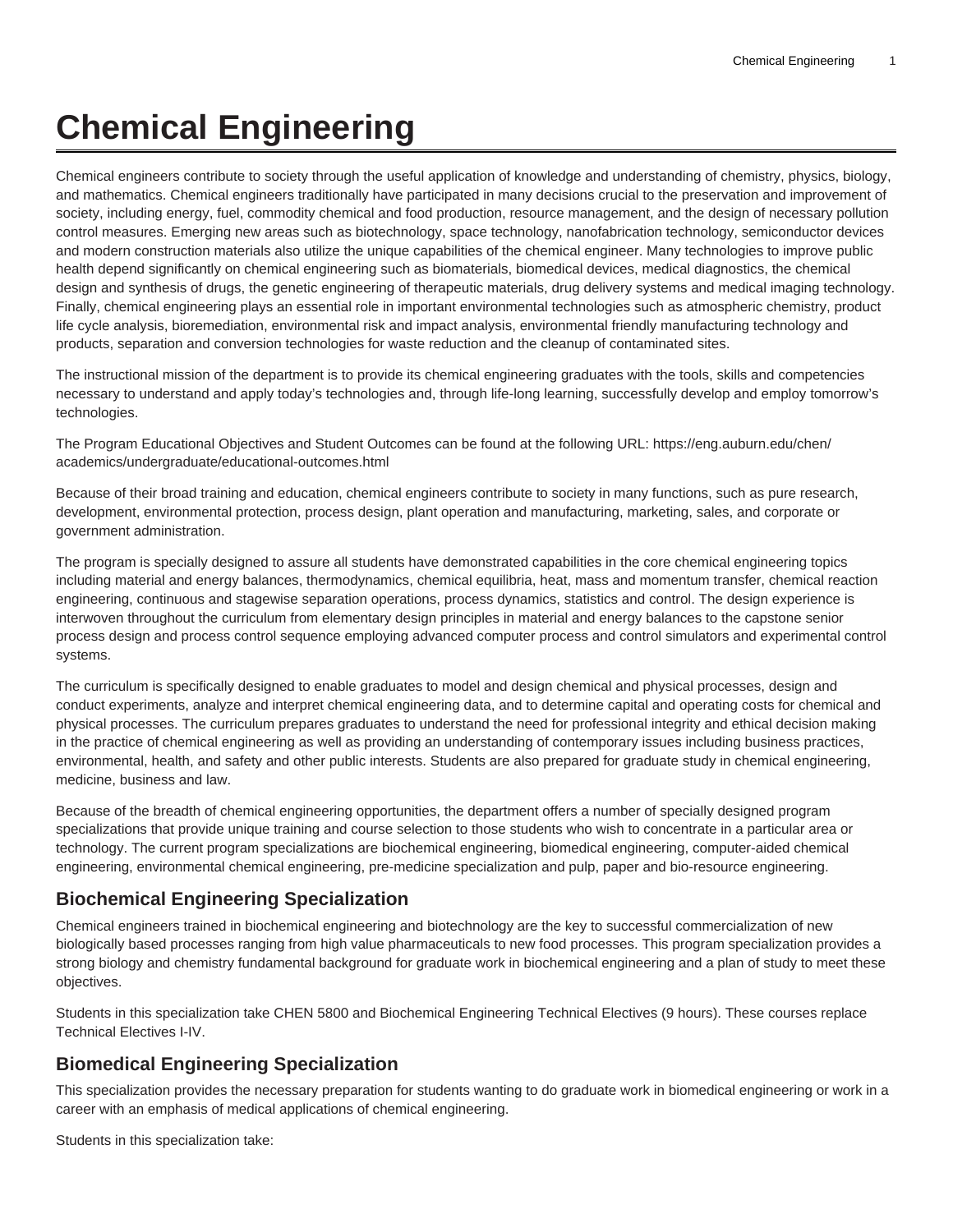| Code                                              | Title                          | <b>Hours</b> |
|---------------------------------------------------|--------------------------------|--------------|
| <b>PHIL 1030</b>                                  | Ethics And The Health Sciences | 3            |
| <b>CHEN 5810</b>                                  | <b>Biomedical Engineering</b>  | 3            |
| or CHEN 5970                                      | Adv Special Tops In Chem Engr  |              |
| <b>Biomedical Engineering Technical Electives</b> |                                | 9            |

In the table above CHEN 5970 is listed as Advanced Special Topics in Chemical Engineering, which is the generic title for CHEN 5970. Students in this specialization are required to take either CHEN 5810 Biomedical Engineering or CHEN 5970 with the specific title Cell & Tissue Engineering. These courses replace Technical Electives I-IV and PHIL 1040.

## **Computer-Aided Chemical Engineering Specialization**

Chemical engineers with expertise in the application of advanced computer-aided tools in areas like process systems engineering, process control, and advanced process technology are highly sought after by all process industries. The program specialization provides appropriate courses for an individual with interests in advanced use of computers for solving chemical and biological engineering problems.

Students in this specialization take Computer-Aided Chemical Engineering Technical Electives (12 hours). These courses replace Technical Electives I-IV.

# **Environmental Chemical Engineering Specialization**

The environmental specialization in chemical engineering prepares students for careers in the expanding environmental arena. Students specializing in this area learn about the chemical processes and reactions that affect the environment, pollution prevention, the latest standards for air, water and land quality, as well as, hazardous materials management. This specialization prepares students for environmental positions in a broad range of manufacturing and service industries all of which must comply with increasingly complex environmental standards, and in various state and federal agencies.

Students in this specialization take Environmental Chemical Engineering Technical Electives (12 hours). These courses replace Technical Electives I-IV.

## **Pre-Medicine Specialization**

This specialization provides the necessary preparation for students wanting to go to medical school. A Pre-Med series of courses, when completed, provides a chemical engineering degree while simultaneously meeting medical school requirements.

Students in this specialization take:

| Code                                    | <b>Title</b>                          | <b>Hours</b>  |
|-----------------------------------------|---------------------------------------|---------------|
| <b>PHIL 1030</b>                        | <b>Ethics And The Health Sciences</b> | 3             |
| <b>CHEM 2081</b>                        | Organic Chemistry II Lab              |               |
| <b>BCHE 5180</b>                        | Biochemistry I                        | $\mathcal{S}$ |
| <b>CHEN 5810</b>                        | <b>Biomedical Engineering</b>         | 3             |
| or CHEN 5970                            | Adv Special Tops In Chem Engr         |               |
| <b>Pre-Medicine Technical Electives</b> |                                       | 5             |

In the table above CHEN 5970 is listed as Advanced Special Topics in Chemical Engineering, which is the generic title for CHEN 5970. Students in this specialization are required to take either CHEN 5810 Biomedical Engineering or CHEN 5970 with the specific title Cell & Tissue Engineering. These courses replace Technical Electives I-IV and PHIL 1040. Students in this program specialization who are interested in medical school must also work with the director for Pre-Health Professions in the College of Science and Mathematics.

## **Pulp, Paper and Bio-Resource Engineering Specialization**

This specialization prepares students for challenging and rewarding careers in the pulp, paper and bio-resource industries. These industries are unique in being capable of sustainable development with a renewable raw material base, recyclable products, and processing technology able to achieve energy self-sufficiency and environmental compatibility. This specialization prepares students for a broad range of career paths in process engineering, product development, bio-technology and sustainable engineering.

Students in this specialization take: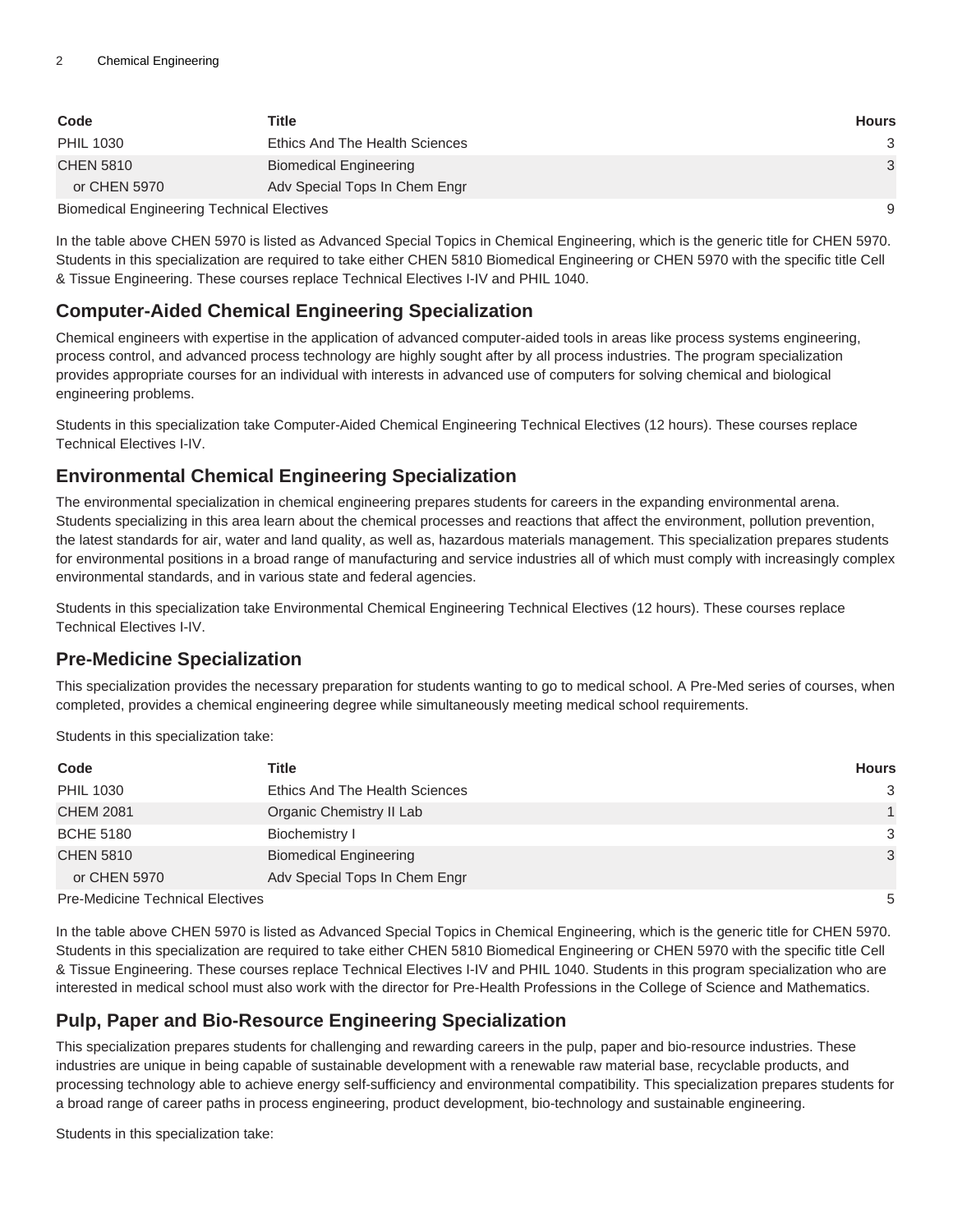| Code             | Title                          | <b>Hours</b> |
|------------------|--------------------------------|--------------|
| <b>CHEM 2081</b> | Organic Chemistry II Lab       |              |
| <b>CHEN 4100</b> | Pulp And Paper Processing Lab  | 2            |
| <b>CHEN 5090</b> | Pulp and Paper Technology      | 3            |
| <b>CHEN 5110</b> | Pulp And Paper Engineering     | 3            |
| <b>CHEN 5800</b> | <b>Biochemical Engineering</b> | 3            |

These courses replace Technical Electives I-IV.

#### **Major**

• [Chemical Engineering](http://bulletin.auburn.edu/undergraduate/samuelginncollegeofengineering/departmentofchemicalengineering/chemicalengineering_major/) ([http://bulletin.auburn.edu/undergraduate/samuelginncollegeofengineering/departmentofchemicalengineering/](http://bulletin.auburn.edu/undergraduate/samuelginncollegeofengineering/departmentofchemicalengineering/chemicalengineering_major/) [chemicalengineering\\_major/\)](http://bulletin.auburn.edu/undergraduate/samuelginncollegeofengineering/departmentofchemicalengineering/chemicalengineering_major/)

#### **Courses**

**CHEN 2100 PRINCIPLES OF CHEMICAL ENGINEERING (4)** LEC. 3. LAB. 3. Pr. (CHEM 1110 or CHEM 1117 or CHEM 1030 or CHEM 1033) and (MATH 1610 or MATH 1613 or MATH 1617) and (P/C CHEM 1120 or P/C CHEM 1127 or P/C CHEM 1040 or P/ C CHEM 1043) and (P/C MATH 1620 or MATH 1623 or P/C MATH 1627) and (P/C PHYS 1600 or P/C PHYS 1607). Application of multicomponent material and energy balances to chemical processes involving phase changes and chemical reactions.

**CHEN 2110 CHEMICAL ENGINEERING THERMODYNAMICS (3)** LEC. 3. Pr. (CHEM 1030 or CHEM 1033 or CHEM 1110 or CHEM 1117) and (MATH 1620 or MATH 1623 or MATH 1627) and (CHEN 2100) and (P/C PHYS 1600 or P/C PHYS 1607) and (P/C CHEN 2650). This course is intended to comprehensively introduce the thermodynamics of single- and multi-phase, pure systems, including the first and second laws of thermodynamics, equations of state, simple processes and cycles, and their applications in chemical engineering. CHEN 2100 requires a grade of C or better.

**CHEN 2610 TRANSPORT I (3)** LEC. 3. Pr. (PHYS 1600 or PHYS 1607) and CHEN 2100 and (P/C MATH 2630 or P/C MATH 2637) and (P/C ENGR 2010 or P/C CHEN 2110). CHEN 2100 requires a grade of C or better. Introduction to fluid statics and dynamics; dimensional analysis; compressible and incompressible flows; design of flow systems, introduction to fluid solids transport including fluidization, flow through process media and multiphase flows.

**CHEN 2650 CHEMICAL ENGINEERING APPLICATIONS OF MATHEMATICAL TECHNIQUES (3)** LEC. 3. Pr. CHEN 2100 and P/C CHEN 2610 and (P/C MATH 2630 or P/C MATH 2637) and P/C MATH 2650 and COMP 1200. CHEN 2100 requires a grade of C or better. CHEN 2610 and MATH 2650 are Prerequisites with Concurrency. Application of a broad range of mathematical techniques to chemical engineering problems. Emphasis on engineering significance and interpretation of mathematical operations.

**CHEN 2AA0 CHEMICAL ENGINEERING PROGRESS ASSESSMENT I (0)** LAB. SU. Pr. CHEN 2100. Progress assessment examination in basic science, general chemistry, physics, basic math principles (geometry, algebra), multivariable calculus, chemical engineering process principles (mass and energy balances). CHEN 2100 requires a grade of C or better. Course may be repeated with change in topics.

**CHEN 3370 PHASE AND REACTION EQUILIBRIA (3)** LEC. 3. Pr. (MATH 2630 or MATH 2633 or MATH 2637) and (ENGR 2010 or CHEN 2110) and CHEN 2100 and P/C CHEN 3600 and P/C CHEN 2650. Molecular thermodynamics of phase and chemical reaction equilibria including non-ideal thermodynamics and multicomponent applications. ((ENGR 2010 or CHEN 2110) and CHEN 2100 require a grade of C or better.)

**CHEN 3600 COMPUTER-AIDED CHEMICAL ENGINEERING (3)** LEC. 2. LAB. 3. Pr. COMP 1200 and MATH 2650 and CHEN 2610 and P/C CHEN 2650 and (MATH 2630 or MATH 2637) and (ENGR 2010 or CHEN 2110) and CHEN 2100. CHEN 2650 is prerequisite with concurrency. General and structured programming concepts, numerical methods, and introductory probability and statistics concepts. Application to chemical engineering problems involving material and energy balances and transport process, data validation, and analysis. (CHEN 2100 and (CHEN 2110 or ENGR 2010) and CHEN 2610 all require a grade of C or better.)

**CHEN 3620 TRANSPORT II (3)** LEC. 3. Pr. (MATH 2630 or MATH 2633 or MATH 2637) and (ENGR 2010 or CHEN 2110) and CHEN 2610 and P/C CHEN 3600 and MATH 2650 and P/C CHEN 2650. Fundamentals and applications of heat and mass transfer in chemical processes including conduction, convection, and radiation, heat exchange, evaporation, chemical reaction gas absorption, drying and humidification. ((ENGR 2010 or CHEN 2110) and CHEN 2610 require a grade of C or better.)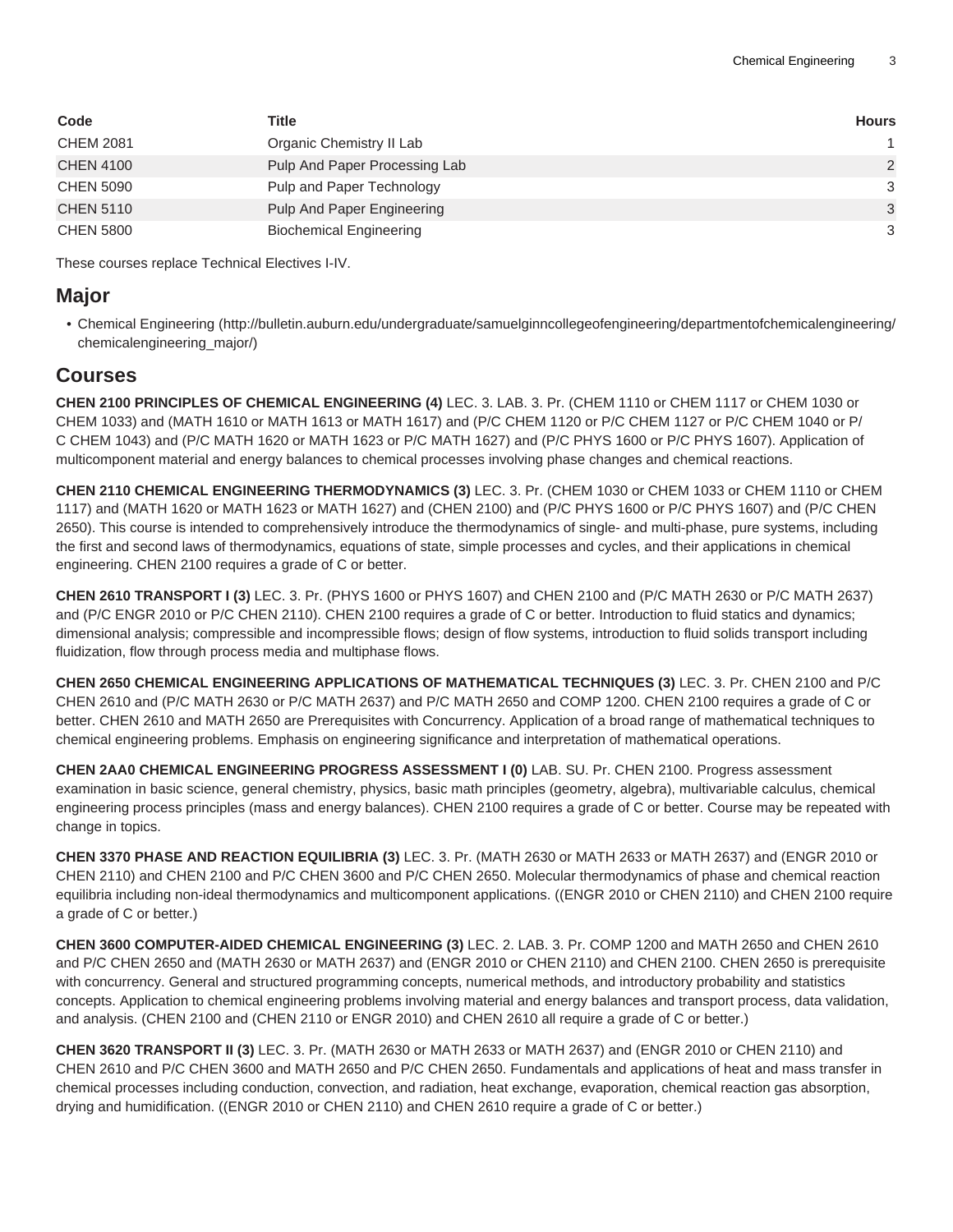**CHEN 3650 CHEMICAL ENGINEERING ANALYSIS (3)** LEC. 2. LAB. 3. Pr. CHEN 2650 and CHEN 3600 and CHEN 3620 and CHEN 2AA0 and MATH 2650 and P/C CHEN 3700. CHEN 2650, CHEN 3600 and CHEN 3620 all require a grade of C or better. Mathematical modeling, analytical, numerical and statistical analysis of chemical processes.

**CHEN 3660 CHEMICAL ENGINEERING SEPARATIONS (3)** LEC. 3. Pr. CHEN 3370 and CHEN 3620 and CHEN 3600. Separations processes including distillation, extraction, membrane separation, and other separation operations. (CHEN 3370, CHEN 3600, and CHEN 3620 all require a grade of C or better.)

**CHEN 3700 CHEMICAL REACTION ENGINEERING (3)** LEC. 3. Pr. MATH 2650 and CHEN 2610 and (ENGR 2010 or CHEN 2110) and P/C CHEN 3620 and P/C CHEN 3600. Design of chemical reactors with homogeneous reaction systems. CHEN 2610 and (ENGR 2010 or CHEN 2110) require a grade of C or better.

**CHEN 3820 CHEMICAL ENGINEERING LABORATORY I (2)** LEC. 1. LAB. 3. Pr. CHEN 3600 and CHEN 3620 and MATH 2650. Experimental study of chemical thermodynamics, heat and momentum transfer with analytical, numerical, and statistical analysis. CHEN 3600 and CHEN 3620 require a grade of C or better.

**CHEN 3AA0 CHEMICAL ENGINEERING PROGRESS ASSESSMENT II (0)** LAB. SU. Pr. CHEN 2AA0 and P/C CHEN 3370 and P/C CHEN 3650 and P/C CHEN 3700 and P/C CHEN 3660 and CHEN 2650. Progress assessment examination in thermodynamics, linear differential equations, organic chemistry, transport phenomena (fluid mechanics, heat, mass transfer), phase and reaction equilibria, reaction engineering, design and conduction of experiments, analysis and interpretation of data, professional, ethical, societal and contemporary issues. CHEN 2650 requires a grade of C or better. Course may be repeated with change in topics.

**CHEN 4100 PULP AND PAPER PROCESSING LABORATORY (2)** LAB. 6. Pr. CHEN 5090 or Departmental approval. Experimental study of pulping and papermaking operations.

**CHEN 4170 DIGITAL PROCESS CONTROL (3)** LEC. 3. Pr. (CHEN 3650 or CHEN 3653) and CHEN 3600 and CHEN 3660. Introduction of basic concepts and principles for control system. Analysis of open loop and closed-loop processes using transfer functions. CHEN 3600, CHEN 3650, and CHEN 3660 all require a grade of C or better.

**CHEN 4450 PROCESS ECONOMICS AND SAFETY (3)** LEC. 2. LAB. 3. Pr. (CHEM 2080 or CHEM 2087) and CHEN 3370 and (CHEN 3650 or CHEN 3653) and CHEN 3660 and CHEN 3700 and CHEN 3600. Fundamentals and applications of process economics and design, computer-aided cost estimation, profitability analysis and process improvement. Application of chemical process safety, risk assessment and management, hazard and operability analysis, chemical engineering principles for risk reduction. (CHEN 3370, CHEN 3600, CHEN 3650, CHEN 3660 and CHEN 3700 require a grade of C or better).

**CHEN 4460 PROCESS SIMULATION SYNTHESIS AND OPTIMIZATION (2)** LEC. 1. LAB. 3. Pr. (CHEM 2080 or CHEM 2087) and CHEN 3370 and CHEN 3650 and CHEN 3660 and CHEN 3700 and CHEN 3600. Fundamentals of computer-aided simulation and synthesis. Process integration and optimization principles including their applications in design, retrofitting and operation of chemical processes. (CHEN 3370, CHEN 3600, CHEN 3650, CHEN 3660 and CHEN 3700 require a grade of C or better).

**CHEN 4470 PROCESS DESIGN PRACTICE (3)** LEC. 2. LAB. 3. Pr. CHEN 3AA0 and CHEN 4450 and CHEN 4460 and CHEN 3650 and CHEN 3660 and CHEN 3700 and PHYS 1610. Flow sheet simulation and techno-economic analysis applied to complex, openended chemical processes. Screening of alternatives and economic optimizations. Capstone design course. CHEN 3650, CHEN 3660, and CHEN 3700 all require a grade of C or better.

**CHEN 4860 CHEMICAL ENGINEERING LABORATORY II (2)** LEC. 1. LAB. 3. Pr. CHEN 3660 and CHEN 3820 and P/C CHEN 3700 and CHEN 3650 and P/C CHEN 4170 and PHYS 1610. Experimental study of mass transfer, separations and reaction engineering. Emphasis is on open-ended laboratory projects with electronic instrumentation; experimental design with numerical and statistical analysis of data. CHEN 3650 requires a grade of C or better.

**CHEN 4970 SPECIAL TOPICS IN CHEMICAL ENGINEERING (1-10)** AAB. Departmental approval. Topical courses in special areas. Topic must be arranged with instructor during pre-registration. Course may be repeated for a maximum of 10 credit hours.

**CHEN 4980 UNDERGRADUATE RESEARCH (1-3)** IND. Pr. 3.00 GPA. Departmental approval. GPA of 3.0 or higher and junior standing. Individual and small group projects. Topic must be arranged with instructor during preregistration. Research Report. Course may be repeated for a maximum of 3 credit hours.

**CHEN 4997 HONORS THESIS (1-6)** IND. Pr. Honors College. Departmental approval.. Course may be repeated for a maximum of 6 credit hours.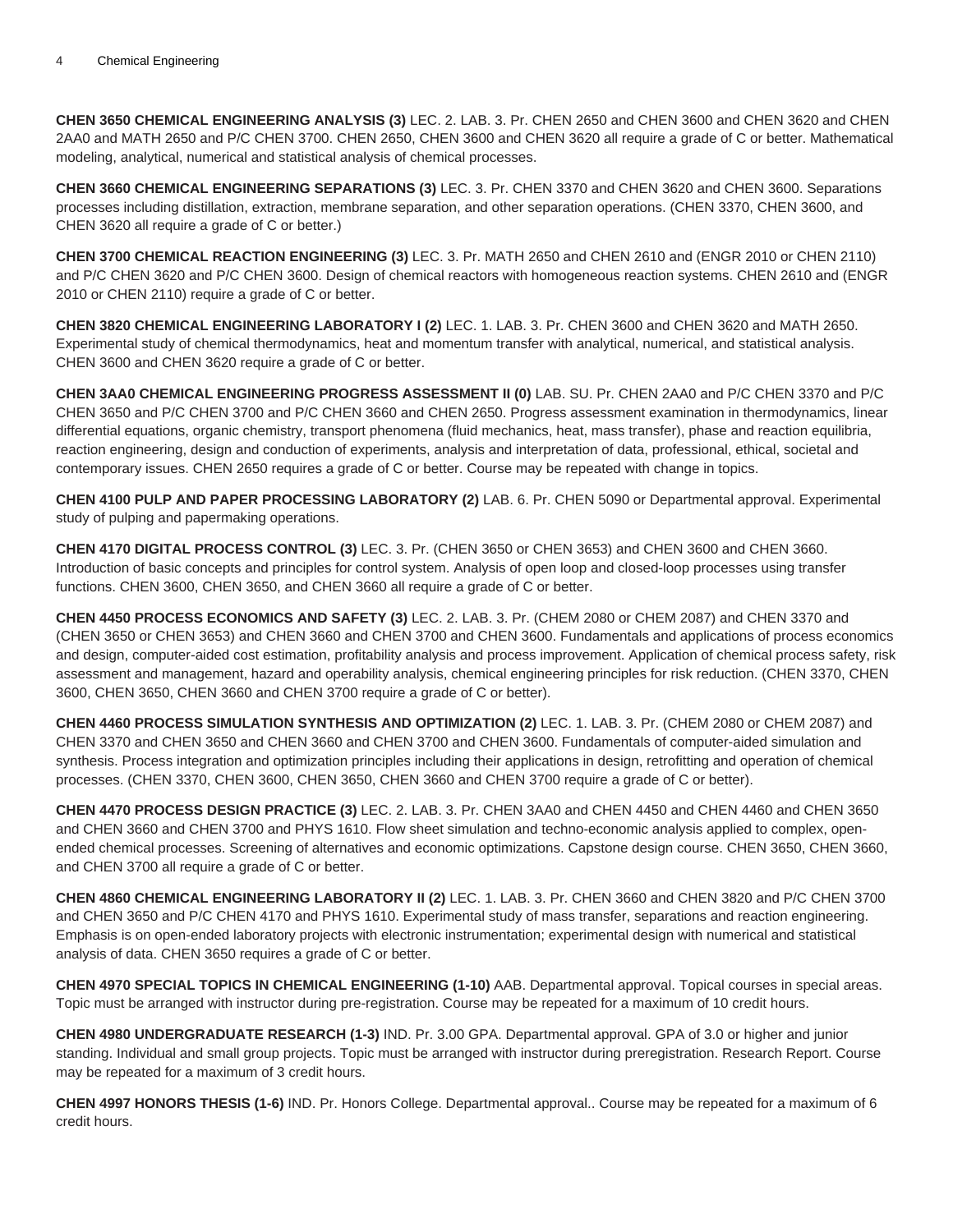**CHEN 5090 PULP AND PAPER TECHNOLOGY (3)** LEC. 3. Pr. (ENGR 2010 or CHEN 2110) and (CHEM 1030 or CHEM 1033) and (CHEM 1110 or CHEM 1117) and MATH 2650. An introductory course on the technology of pulp and paper manufacturing with emphasis on raw materials, pulping, bleaching, paper making, coating and environmental control. For students with no previous formal pulp and paper background.

**CHEN 5110 PULP AND PAPER ENGINEERING (3)** LEC. 3. Pr. CHEN 3620 and CHEN 3700 and P/C CHEN 4450. Chemical and engineering principles in the manufacturing of pulp and paper. (CHEN 3620 and CHEN 3700 require a grade of C or better.)

**CHEN 5120 SURFACE AND COLLOID SCIENCE (3)** LEC. 3. Pr. CHEN 3620 and CHEN 4100. Fundamentals of surface and colloid science with applications in pulping and papermaking, including sizing, retention and drainage, charge measurements, dry/wet strength additives, fillers, colorants, foams, pitch and deposits. (CHEN 3620 and CHEN 4100 require a grade of C or better).

**CHEN 5410 MACROMOLECULAR SCIENCE AND ENGINEERING (3)** LEC. 3. Pr. (CHEM 2080 or CHEM 2087) and CHEN 3370. Statistical mechanics of chain molecules; thermodynamics of polymer solutions; dilute, semi-dilute, and concentrated solutions and gels; polymer physics; scaling concepts in polymer physics; reputation theory (deGennes, Doi, Edwards) and molecular dynamics; phase separations; crystallization of polymers; rubber elasticity theory; mechanical analysis; viscoelasticity; diffusion theory of polymers; surface properties of polymers. (CHEN 3370 requires a grade of C or better.)

**CHEN 5420 POLYMER CHEMICAL ENGINEERING (3)** LEC. 2. LAB. 3. Pr. (CHEM 2070 or CHEM 2077) and CHEN 3620 and CHEN 5410. Polymer rheology, transport phenomena, thermodynamics, membranes, conducting polymers, surfaces, interfaces and processing. (CHEN 3620 and CHEN 5410 require a grade of C or better).

**CHEN 5430 BUSINESS ASPECTS OF CHEMICAL ENGINEERING (3)** LEC. 3. Pr., Departmental Approval. The procession of activities required to successfully commercialize and market new chemical-engineering-based technologies to the consumer and process industries.

**CHEN 5660 MACROSCALE ASSEMBLY AND APPLICATIONS OF NANOMATERIALS (3)** LEC. 3. Departmental approval. Production of macroscopic assemblies and structures from nanomaterials. Processing and applications of inorganic, organic, biological and hybrid nanomaterials.

**CHEN 5800 BIOCHEMICAL ENGINEERING (3)** LEC. 3. Pr. P/C CHEN 3700. Bioreactor design. Analysis of enzyme and microbial processes. (CHEN 3700 requires a grade of C or better).

**CHEN 5810 BIOMEDICAL ENGINEERING (3)** LEC. 3. Pr. (CHEM 2080 or CHEM 2087) and P/C CHEN 3620. Application of chemical engineering principles to the study of medical physiology. Human biochemistry, anatomy and physiology, rheological properties of blood and synovial fluid, rheology of cell membranes. Biomedical fluid mechanics and heat and mass transfer.

**CHEN 5970 ADVANCED SPECIAL TOPICS IN CHEMICAL ENGINEERING (1-6)** LEC. Departmental approval. Topical courses in areas for advanced undergraduate and graduate students. Topics must be arranged with instructor during preregistration. Course may be repeated for a maximum of 24 credit hours.

**CHEN 6090 PULP AND PAPER TECHNOLOGY (3)** LEC. 3. An introductory graduate level course on the technology of pulp and paper manufacturing with emphasis on raw materials, pulping, bleaching, paper making, coating and environmental control. For students with no previous formal pulp and paper background.CHEN Department Approval and Alabama Center for Paper and Bioresource Engineering Director approval.

**CHEN 6110 PULP AND PAPER ENGINEERING (3)** LEC. 3. Chemical and engineering principles in the manufacturing of pulp and paper.

**CHEN 6410 MACROMOLECULAR SCIENCE AND ENGINEERING (3)** LEC. 3. Statistical mechanics of chain molecules; thermodynamics of polymer solutions; dilute, semi-dilute, and concentrated solutions and gels; polymer physics; scaling concepts in polymer physics; reptation theory (deGennes, Doi, Edwards) and molecular dynamics; phase separations; crystallization of polymers; rubber elasticity theory; mechanical analysis; viscoelasticity; diffusion theory of polymers; surface properties of polymers.

**CHEN 6660 MACROSCALE ASSEMBLY AND APPLICATIONS OF NANOMATERIALS (3)** LEC. 3. Production of macroscopic assemblies and structures from nanomaterials. Processing and applications of inorganic, organic, biological and hybrid nanomaterials. Or departmental approval. May count either CHEN 6660 or CHEN 6666.

**CHEN 6800 BIOCHEMICAL ENGINEERING (3)** LEC. 3. Bioreactor design. Analysis of enzyme and microbial processes.